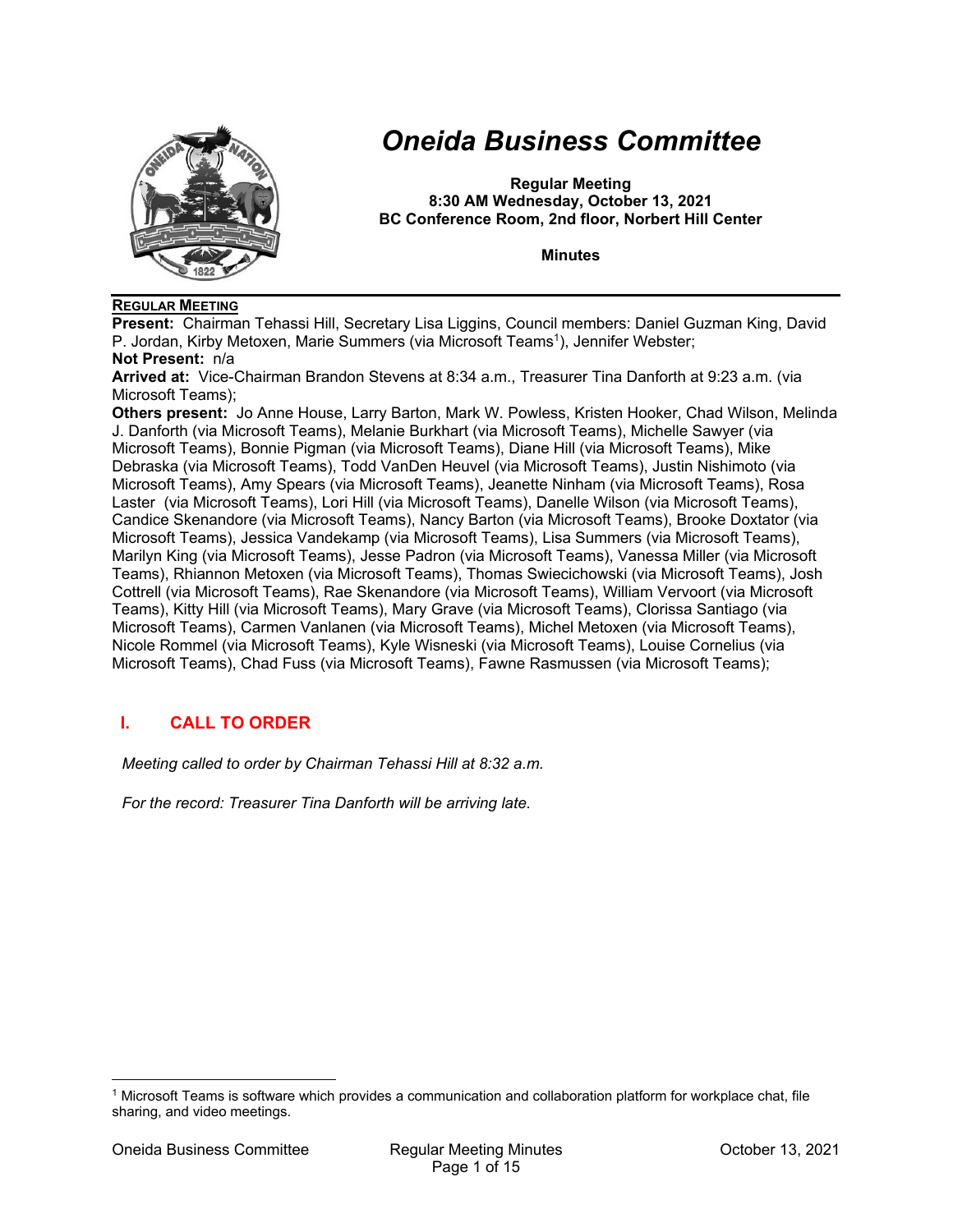# **II. OPENING (00:00:14)**

*Opening provided by Councilman Kirby Metoxen.* 

*Vice-Chairman Brandon Stevens arrived at 8:34 p.m.* 

#### **A. Special recognition for years of service (00:00:30)**  Sponsor: Todd VanDen Heuvel, Executive HR Director

*Special recognition for years of service by Chairman Tehassi Hill of the following individuals: 40 years of services - Yvette M. Peguero; 35 years of service - Bridget E. John, Lori S. Hill, Roger A. Yealey; 30 years of service - Lee A. Schuyler, Debra J. Cornelius, Orville J. Cornelius Jr., Reynold T. Danforth, Marsha J. Danforth, Shellyrae L. Stevens, Virginia A. Peltier, Frances M. Nunies, Judith A. Nicholas, Grace J. Delgado, Richard N. Cottrell; 25 years of service - Lisa M. Rauschenbach, Christopher J. Danforth, Louis E. Mehojah, Grace K. Koehler, Amy L. Griesbach, Harvey J. Melchert, Helmuth A. Kosbab, Bobbi J. King, Doreen M. Thorpe.* 

# **III. ADOPT THE AGENDA (00:04:53)**

Motion by David P. Jordan to adopt the agenda with three (3) changes [1) under the Standing Committees/Legislative Operating Committee section, add item entitled "Consider the repeal of Leasing law Rule No. 5 - Tribal Housing Reacquisition of Individual Fee and Trust Title (THRIFTT)"; 2) under the New Business section, add item entitled "Approve three (3) actions related to the Oneida Golf Enterprise Agent"; and 3) move from the Executive Session/New Business section the item entitled "Approve three (3) actions regarding the Joint Food Distribution Program on Indian Reservations Self-Determination Demonstration Project" to the New Business section], seconded by Brandon Stevens. Motion carried:

 Ayes: Daniel Guzman King, David P. Jordan, Lisa Liggins, Kirby Metoxen, Brandon Stevens, Marie Summers, Jennifer Webster Not Present: Tina Danforth

# **IV. OATH OF OFFICE (00:09:15)**

*Oaths of office administered by Secretary Lisa Liggins. Jeanette Ninham, Michelle Sawyer, Rosa Laster, Diane Hill and Kathleen "Kitty" Hill were present via Microsoft Teams.* 

- **A. Anna John Resident Centered Care Community Board Jeanette Ninham**  Sponsor: Lisa Liggins, Secretary
- **B. Oneida Community Library Board Michelle Sawyer**  Sponsor: Lisa Liggins, Secretary
- **C. Pardon and Forgiveness Screening Committee Rosa Laster**  Sponsor: Lisa Liggins, Secretary
- **D. Southeastern Wisconsin Oneida Tribal Services Advisory Board Diane Hill and Kathleen "Kitty" Hill**  Sponsor: Lisa Liggins, Secretary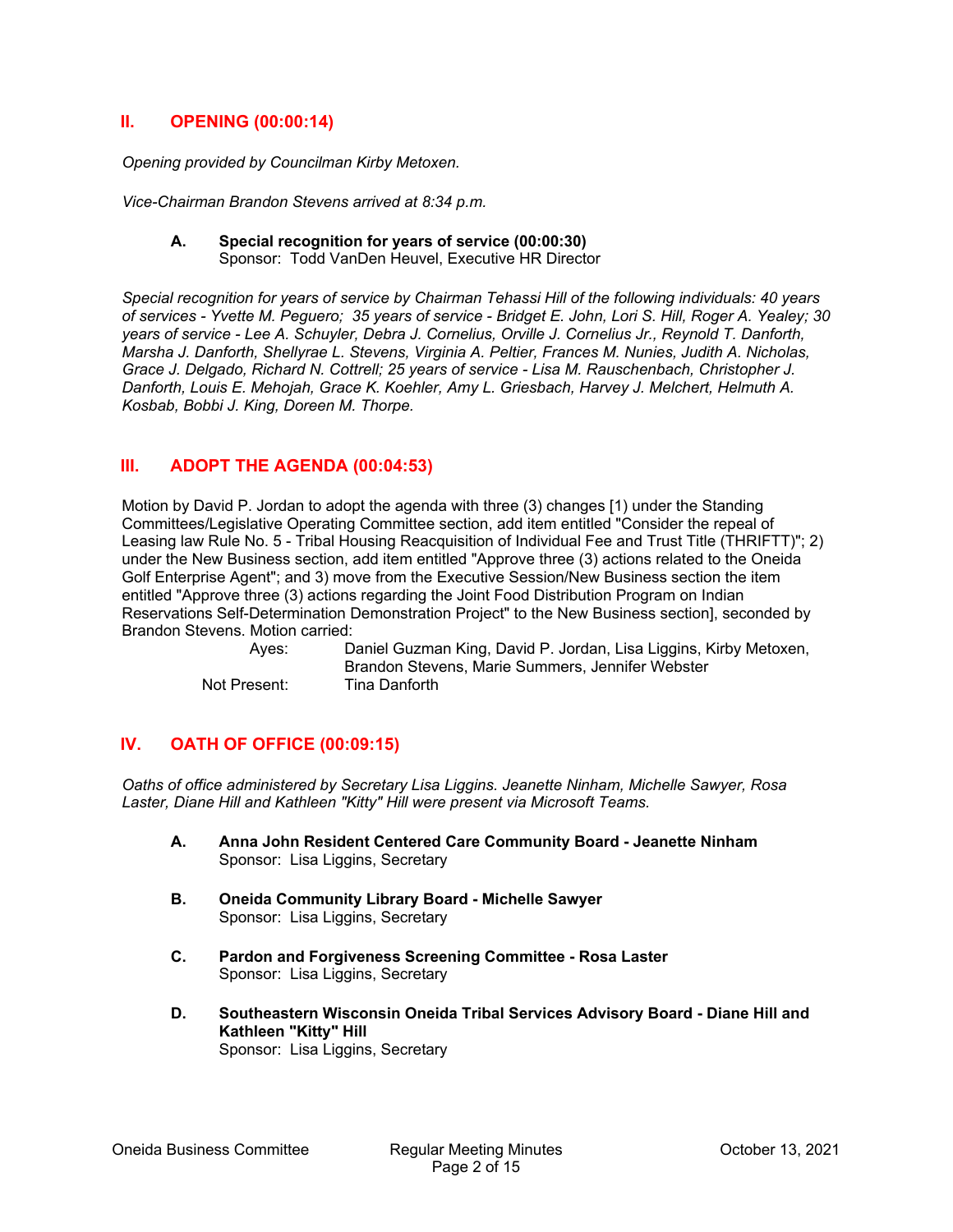# **V. MINUTES**

**A. Approve the September 22, 2021, regular Business Committee meeting minutes (00:13:21)** 

Sponsor: Lisa Liggins, Secretary

Motion by Jennifer Webster to approve the September 22, 2021, regular Business Committee meeting minutes, seconded by Kirby Metoxen. Motion carried:

 Ayes: Daniel Guzman King, David P. Jordan, Lisa Liggins, Kirby Metoxen, Brandon Stevens, Marie Summers, Jennifer Webster Not Present: Tina Danforth

# **VI. RESOLUTIONS**

**A. Adopt resolution entitled Application for the FY 2021 Indian Community Development Block Grant-American Rescue Plan (00:13:56)**  Sponsor: Mark W. Powless, General Manager

Motion by Lisa Liggins to adopt resolution 10-13-21-A Application for the FY 2021 Indian Community Development Block Grant-American Rescue Plan, seconded by Jennifer Webster. Motion carried:

| Aves:        | Daniel Guzman King, David P. Jordan, Lisa Liggins, Kirby Metoxen, |
|--------------|-------------------------------------------------------------------|
|              | Brandon Stevens, Marie Summers, Jennifer Webster                  |
| Not Present: | Tina Danforth                                                     |

**B. Enter the e-poll results into the record regarding the adoption of BC resolution # 09-16-21-A Revised Public Peace Law Citation Schedule (00:14:34)**  Sponsor: Lisa Liggins, Secretary

Motion by Jennifer Webster to enter the e-poll results into the record regarding the adoption of BC resolution # 09-16-21-A Revised Public Peace Law Citation Schedule, seconded by David P. Jordan. Motion carried:

> Ayes: Daniel Guzman King, David P. Jordan, Lisa Liggins, Kirby Metoxen, Brandon Stevens, Marie Summers, Jennifer Webster Not Present: Tina Danforth

### **VII. STANDING COMMITTEES**

### **A. LEGISLATIVE OPERATING COMMITTEE**

**1. Accept the September 15, 2021, regular Legislative Operating Committee meeting minutes (00:26:54)**  Sponsor: David P. Jordan, Councilman

Motion by Marie Summers to accept the September 15, 2021, regular Legislative Operating Committee meeting minutes, seconded by Kirby Metoxen. Motion carried:

 Ayes: Daniel Guzman King, David P. Jordan, Lisa Liggins, Kirby Metoxen, Brandon Stevens, Marie Summers, Jennifer Webster Not Present: Tina Danforth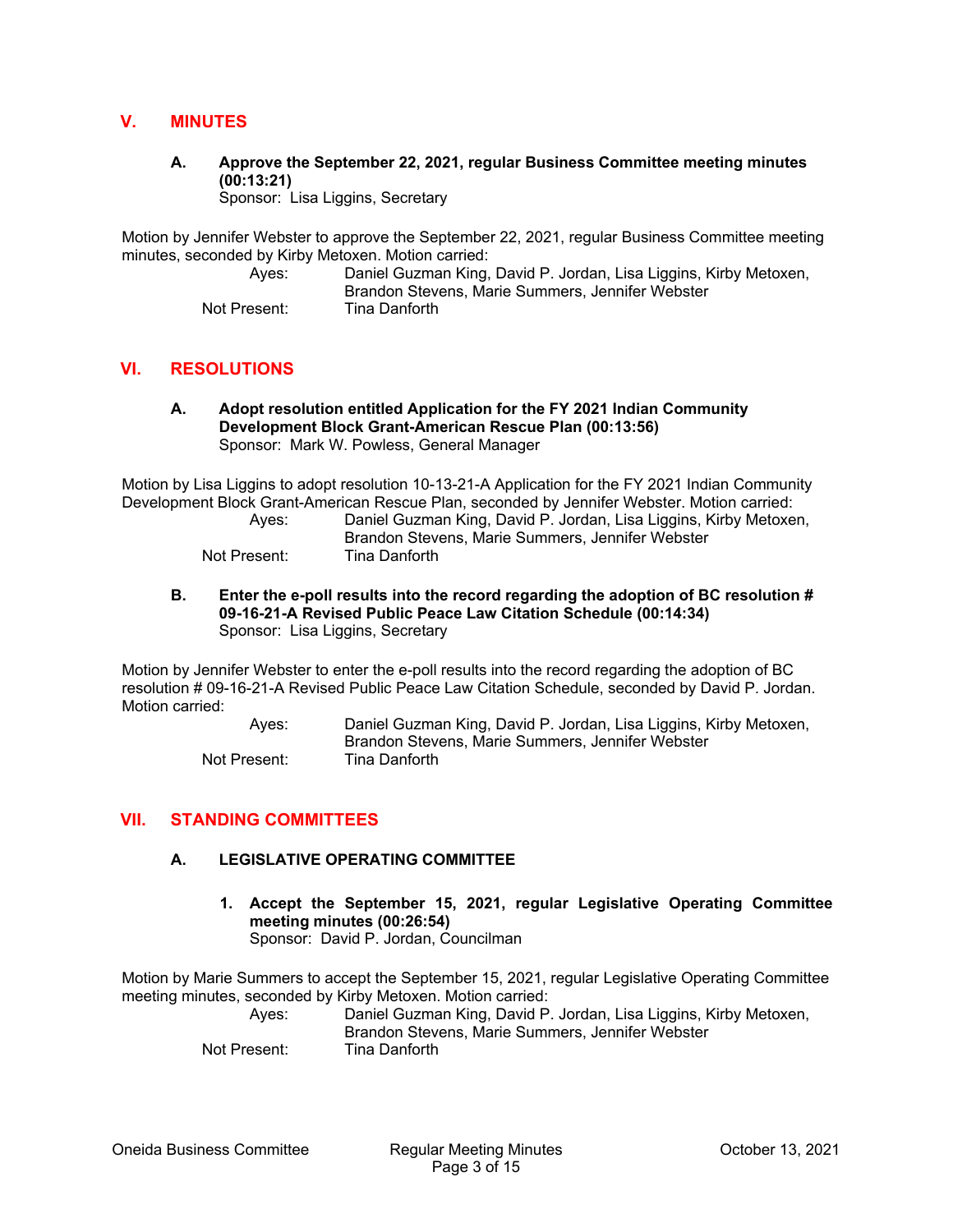**2. Approve the repeal of Leasing law Rule No. 5 - Tribal Housing Reacquisition of Individual Fee and Trust Title (THRIFTT) (00:27:36)**  Sponsor: David P. Jordan, Councilman

*Councilman Daniel Guzman King left at 9:05 a.m.* 

Motion by David P. Jordan to repeal the Leasing law Rule No. 5 - Tribal Housing Reacquisition of Individual Fee and Trust Title (THRIFTT), seconded by Jennifer Webster. Motion carried: Ayes: David P. Jordan, Lisa Liggins, Kirby Metoxen, Brandon Stevens, Marie Summers, Jennifer Webster Not Present: Tina Danforth, Daniel Guzman King

# **VIII. STANDING ITEMS**

### **A. ARPA FRF Updates and Requests/Proposals**

**1. Accept the ARPA FRF post-secondary education project report (00:34:31)**  Sponsor: Mark W. Powless, General Manager

*Councilman Daniel Guzman King returned at 9:10 a.m.* 

*Councilman Kirby Metoxen left at 9:16 a.m.* 

*Councilman Kirby Metoxen returned at 9:19 a.m.* 

*Treasurer Tina Danforth arrived at 9:23 a.m.* 

Motion by Lisa Liggins to extend the public comment period for Mary Graves for an additional five (5) minutes, seconded by Daniel Guzman King. Motion carried:

> Ayes: Tina Danforth, Daniel Guzman King, David P. Jordan, Lisa Liggins, Kirby Metoxen, Brandon Stevens, Marie Summers, Jennifer Webster

*Secretary Lisa Liggins left at 9:42 a.m.* 

*Secretary Lisa Liggins returned at 9:55 a.m.* 

*Councilman Daniel Guzman King left at 10:01 a.m.* 

*Councilman Daniel Guzman King returned at 10:02 a.m.* 

*Vice-Chairman Brandon Stevens left at 10:05 a.m.* 

*Vice-Chairman Brandon Stevens returned at 10:06 a.m.* 

Motion by Lisa Liggins to accept the ARPA FRF post-secondary education project report, seconded by Jennifer Webster. Motion carried:

> Ayes: Tina Danforth, Daniel Guzman King, David P. Jordan, Lisa Liggins, Kirby Metoxen, Brandon Stevens, Marie Summers, Jennifer Webster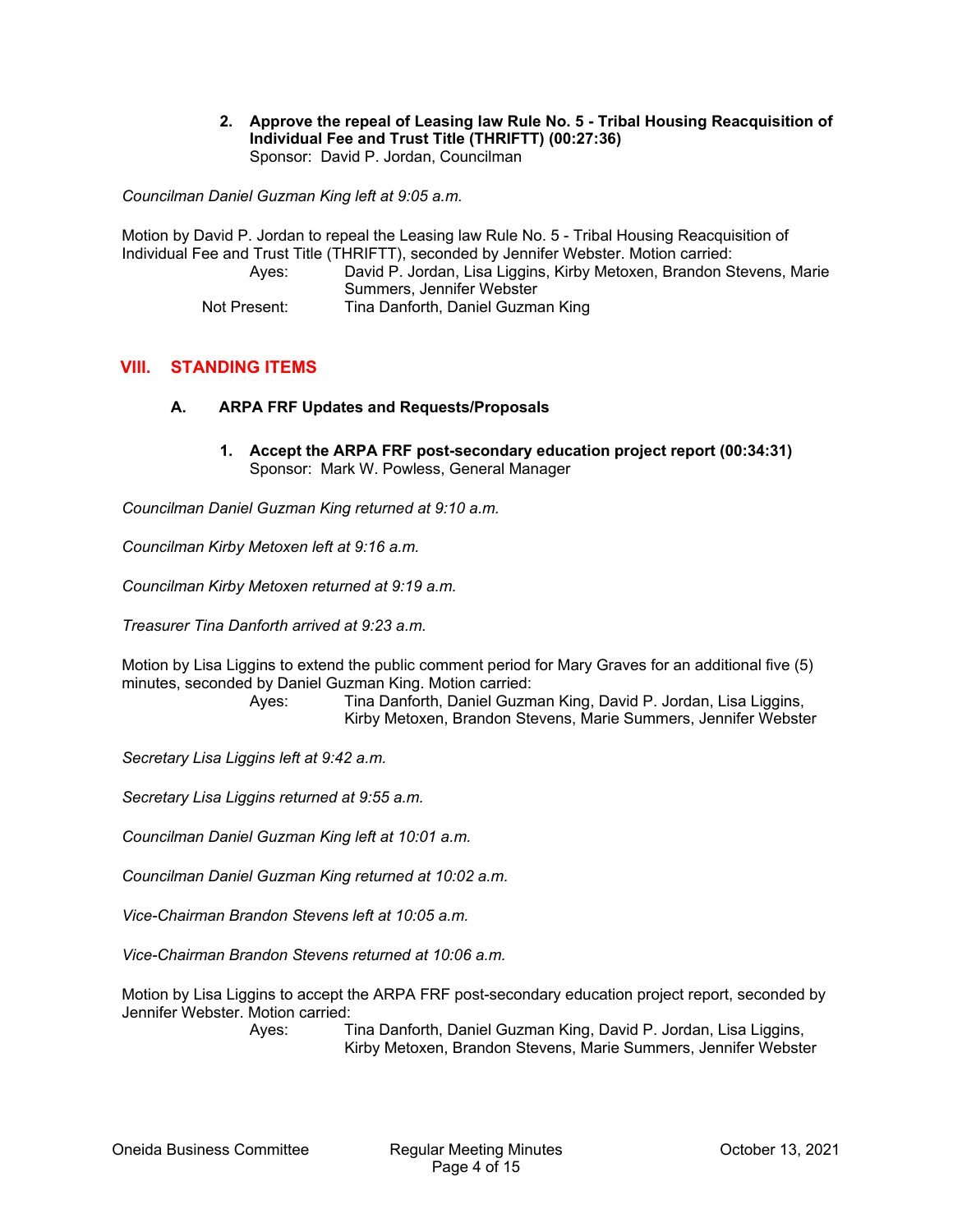#### **2. Accept the ARPA FRF food card distribution project update (01:33:23)**  Sponsor: Mark W. Powless, General Manager

*Chairman Tehassi Hill left at 10:12 a.m.; Vice-Chairman Brandon Stevens assumed the responsibilities of the Chair.* 

*Chairman Tehassi Hill returned at 10:14 a.m. as resumed the responsibilities of the Chair.* 

Motion by Jennifer Webster to accept the ARPA FRF food card distribution project update, seconded by Kirby Metoxen. Motion carried:<br>Ayes: Ti

Tina Danforth, David P. Jordan, Lisa Liggins, Kirby Metoxen, Brandon Stevens, Marie Summers, Jennifer Webster Abstained: Daniel Guzman King

Motion by Lisa Liggins to adopt resolution 10-13-21-B Adoption of the 2021 Pandemic Relief Food Card Distribution Utilizing American Rescue Plan Act of 2021 Federal Relief Funds, seconded by David P. Jordan. Motion carried:

| Aves:      | Tina Danforth, David P. Jordan, Lisa Liggins, Kirby Metoxen, Brandon |
|------------|----------------------------------------------------------------------|
|            | Stevens, Marie Summers, Jennifer Webster                             |
| Abstained: | Daniel Guzman King                                                   |

# **IX. UNFINISHED BUSINESS**

**A. Review Pandemic Pay options and determine next steps (01:54:10)**  Sponsor: Todd VanDen Heuvel, Executive HR Director

*Councilman Kirby Metoxen left at 10:44 a.m.* 

*Councilman Kirby Metoxen returned at 10:46 a.m.* 

Motion by Marie Summers to adopt resolution 10-13-21-C Obligation for Pandemic Pay, Utilizing American Rescue Plan Act of 2021 Fiscal Recover Funds Lost Revenue, amended as identified in Option 1 [in lines 43-46, change "\$3,355,376" to "\$2,000,000", insert "Revenue Generation" as the category, and change "September 30, 2022" to "March 31, 2022"], seconded by Brandon Stevens. Motion carried:

| Aves:      | David P. Jordan, Kirby Metoxen, Brandon Stevens, Marie Summers,<br>Jennifer Webster |
|------------|-------------------------------------------------------------------------------------|
| Opposed:   | Lisa Liggins                                                                        |
| Abstained: | Tina Danforth, Daniel Guzman King                                                   |

*For the record: Secretary Lisa Liggins stated I am opposing because I believe there is additional changes to lines 48 and 49 of the resolution that are needed.* 

Motion by Marie Summers to amend resolution 10-12-31-C Obligation for Pandemic Pay, Utilizing American Rescue Plan Act of 2021 Fiscal Recover Funds Lost Revenue in line 48 by changing date from "September 30, 2022" to "March 31, 2022" and in line 49 by adding "Revenue Generation" as the category, seconded by Lisa Liggins. Motion carried:

 Ayes: Tina Danforth, Daniel Guzman King, David P. Jordan, Lisa Liggins, Kirby Metoxen, Brandon Stevens, Marie Summers, Jennifer Webster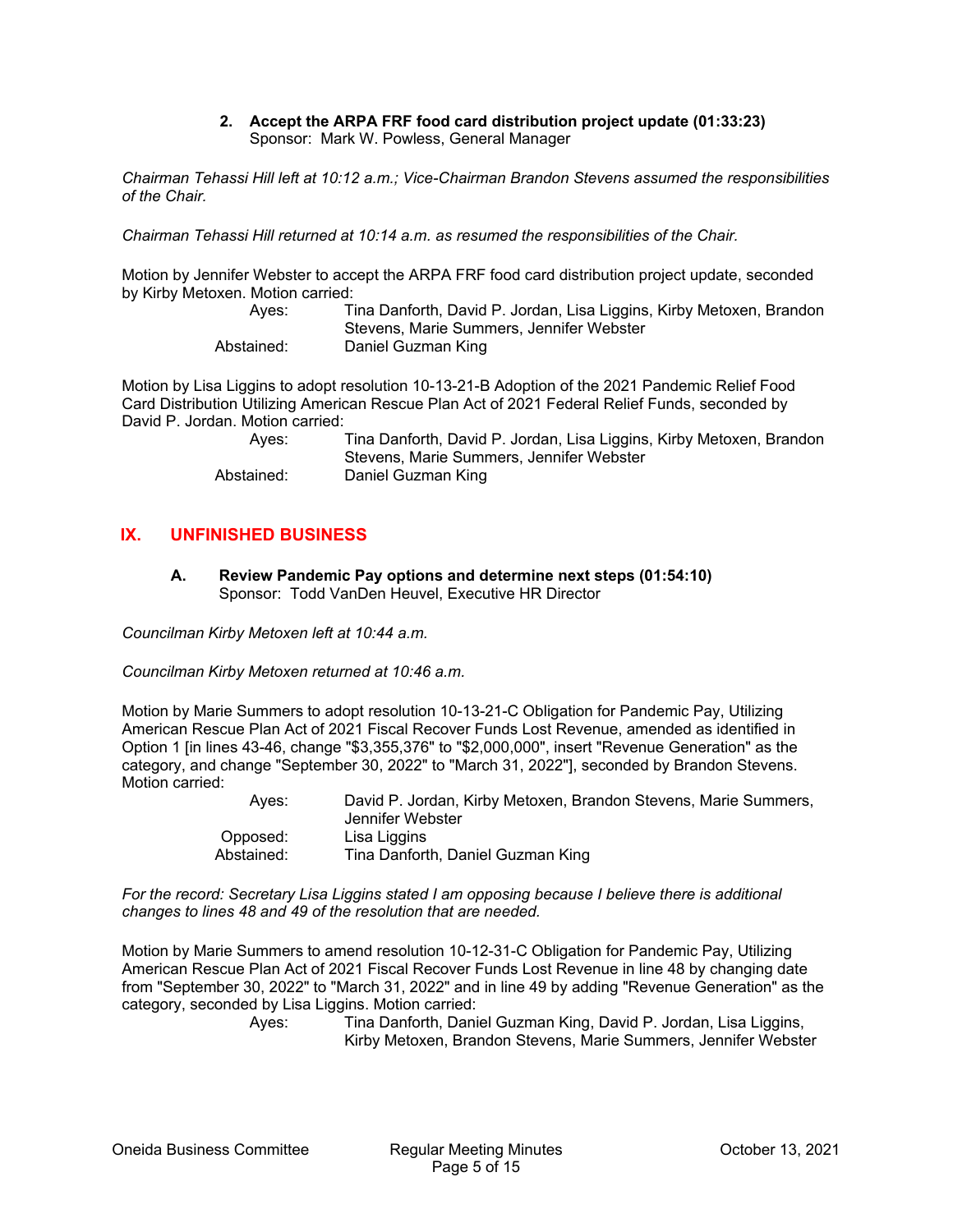# **X. TRAVEL REQUESTS**

**A. Approve the travel request - Treasurer Tina Danforth - Native American Bank Quarterly Meeting & Strategic Planning - Denver, CO - October 18-21, 2021 (02:18:23)** 

Sponsor: Tina Danforth, Treasurer

Motion by Lisa Liggins to approve the travel request for Treasurer Tina Danforth to attend the Native American Bank Quarterly Meeting & Strategic Planning in Denver, CO - October 18-21, 2021, seconded by Brandon Stevens. Motion carried:

 Ayes: Tina Danforth, Daniel Guzman King, David P. Jordan, Lisa Liggins, Kirby Metoxen, Brandon Stevens, Marie Summers, Jennifer Webster

**B. Approve the travel request - Councilman Kirby Metoxen - Annual American Indian Tourism Conference - Scottsdale, AZ - October 24-28, 2021 (02:19:16)**  Sponsor: Kirby Metoxen, Councilman

Motion by Lisa Liggins to approve the travel request for Councilman Kirby Metoxen to attend the Annual American Indian Tourism Conference in Scottsdale, AZ - October 24-28, 2021, seconded by David P. Jordan. Motion carried:

| Ayes:      | Tina Danforth, Daniel Guzman King, David P. Jordan, Lisa Liggins, |
|------------|-------------------------------------------------------------------|
|            | Brandon Stevens, Marie Summers, Jennifer Webster                  |
| Ahetained: | Kirhy Matovan                                                     |

- Abstained: Kirby Metoxen
- **C. Approve the travel request Vice-Chairman Brandon Stevens Fall 2021 Board of Regents Meeting - Lawrence, KS - October 26-29, 2021 (02:20:06)**  Sponsor: Brandon Stevens, Vice-Chairman

Motion by David P. Jordan to approve the travel request for Vice-Chairman Brandon Stevens to attend the Fall 2021 Board of Regents Meeting in Lawrence, KS - October 26-29, 2021, seconded by Kirby Metoxen. Motion carried:

> Ayes: Tina Danforth, Daniel Guzman King, David P. Jordan, Lisa Liggins, Kirby Metoxen, Marie Summers, Jennifer Webster Abstained: Brandon Stevens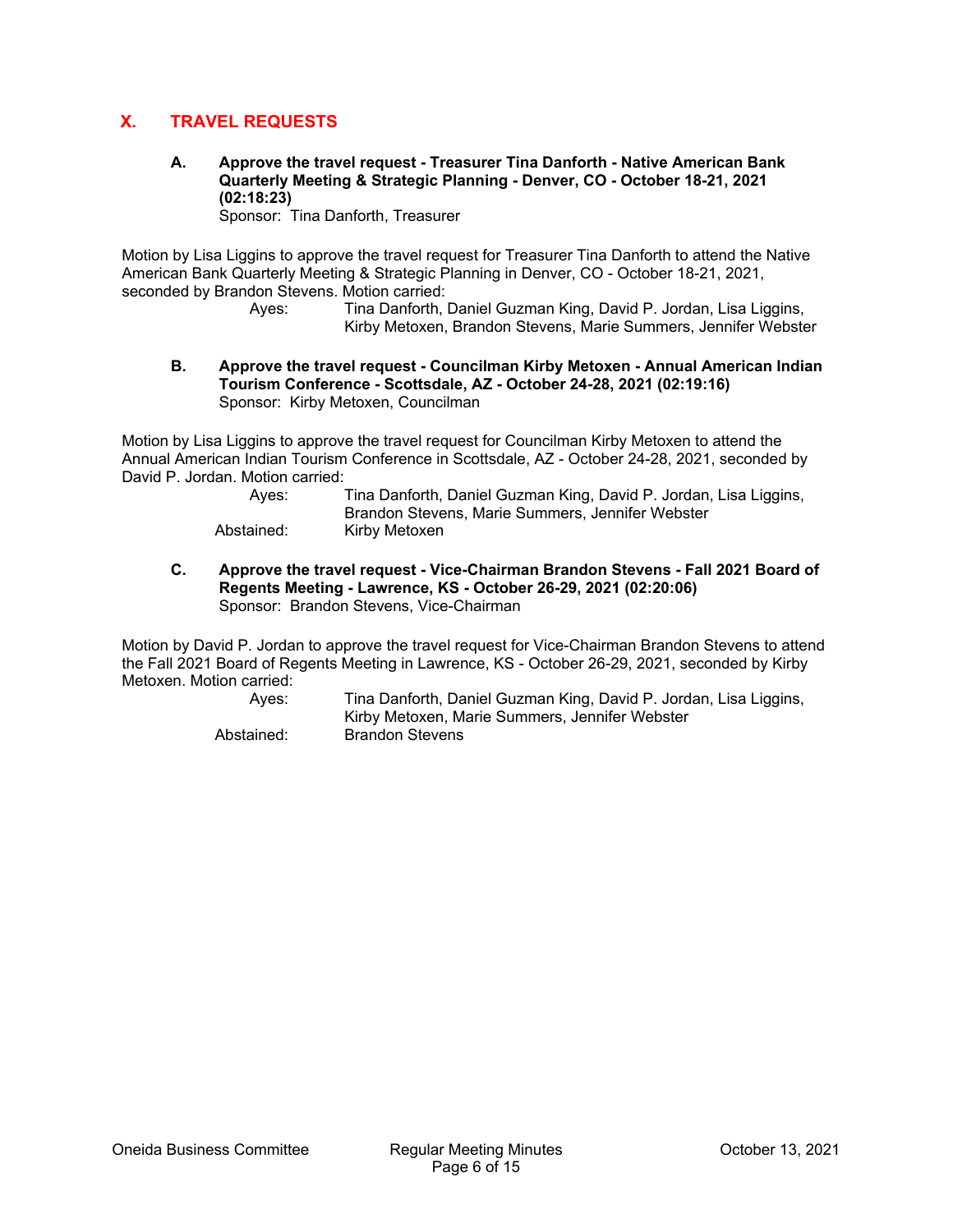**D. Approve the travel request - Secretary Lisa Liggins - 2021 TribalNet Conference and Tradeshow - Grapevine, TX - November 7-11, 2021 (02:20:49)**  Sponsor: Lisa Liggins, Secretary

Motion by David P. Jordan to approve the travel request for Secretary Lisa Liggins to attend the 2021 TribalNet Conference and Tradeshow in Grapevine, TX - November 7-11, 2021, seconded by Kirby Metoxen. Motion carried:

 Ayes: Tina Danforth, Daniel Guzman King, David P. Jordan, Lisa Liggins, Kirby Metoxen, Brandon Stevens, Marie Summers, Jennifer Webster

**E. Enter the e-poll results into the record regarding the approved travel request - Councilman Kirby Metoxen - Red Cliff Cultural Days - Miskwaabekong (Red Cliff Reservation) - September 24-26, 2021 (02:24:02)**  Sponsor: Lisa Liggins, Secretary

Motion by Jennifer Webster to enter the e-poll results into the record regarding the approved travel request for Councilman Kirby Metoxen to attend the Red Cliff Cultural Days in Miskwaabekong (Red Cliff Reservation) - September 24-26, 2021, seconded by David P. Jordan. Motion carried:

| Aves:      | Tina Danforth, Daniel Guzman King, David P. Jordan, Lisa Liggins, |
|------------|-------------------------------------------------------------------|
|            | Brandon Stevens, Marie Summers, Jennifer Webster                  |
| Abstained: | Kirby Metoxen                                                     |

**F. Enter the e-poll results into the record regarding the approved travel request - Chairman Tehassi Hill - Congressional leadership ICWA meetings - Washington DC- September 28–29, 2021 (02:25:34)**  Sponsor: Lisa Liggins, Secretary

Motion by Lisa Liggins to enter the e-poll results into the record regarding the approved travel request for Chairman Tehassi Hill to attend the Congressional leadership ICWA meetings in Washington DC - September 28-29, 2021, seconded by Jennifer Webster. Motion carried:

 Ayes: Tina Danforth, Daniel Guzman King, David P. Jordan, Lisa Liggins, Kirby Metoxen, Brandon Stevens, Marie Summers, Jennifer Webster

**G. Enter the e-poll results into the record regarding the approved travel request - Vice-Chairman Brandon Stevens - Global Gaming Expo 2021 - Las Vegas, NV - October 5-6, 2021 (02:26:19)**  Sponsor: Lisa Liggins, Secretary

Motion by Jennifer Webster to enter the e-poll results into the record regarding the approved travel request for Vice-Chairman Brandon Stevens to attend the Global Gaming Expo 2021 in Las Vegas, NV - October 5-6, 2021, seconded by Daniel Guzman King. Motion carried:

 Ayes: Tina Danforth, Daniel Guzman King, David P. Jordan, Lisa Liggins, Kirby Metoxen, Brandon Stevens, Marie Summers, Jennifer Webster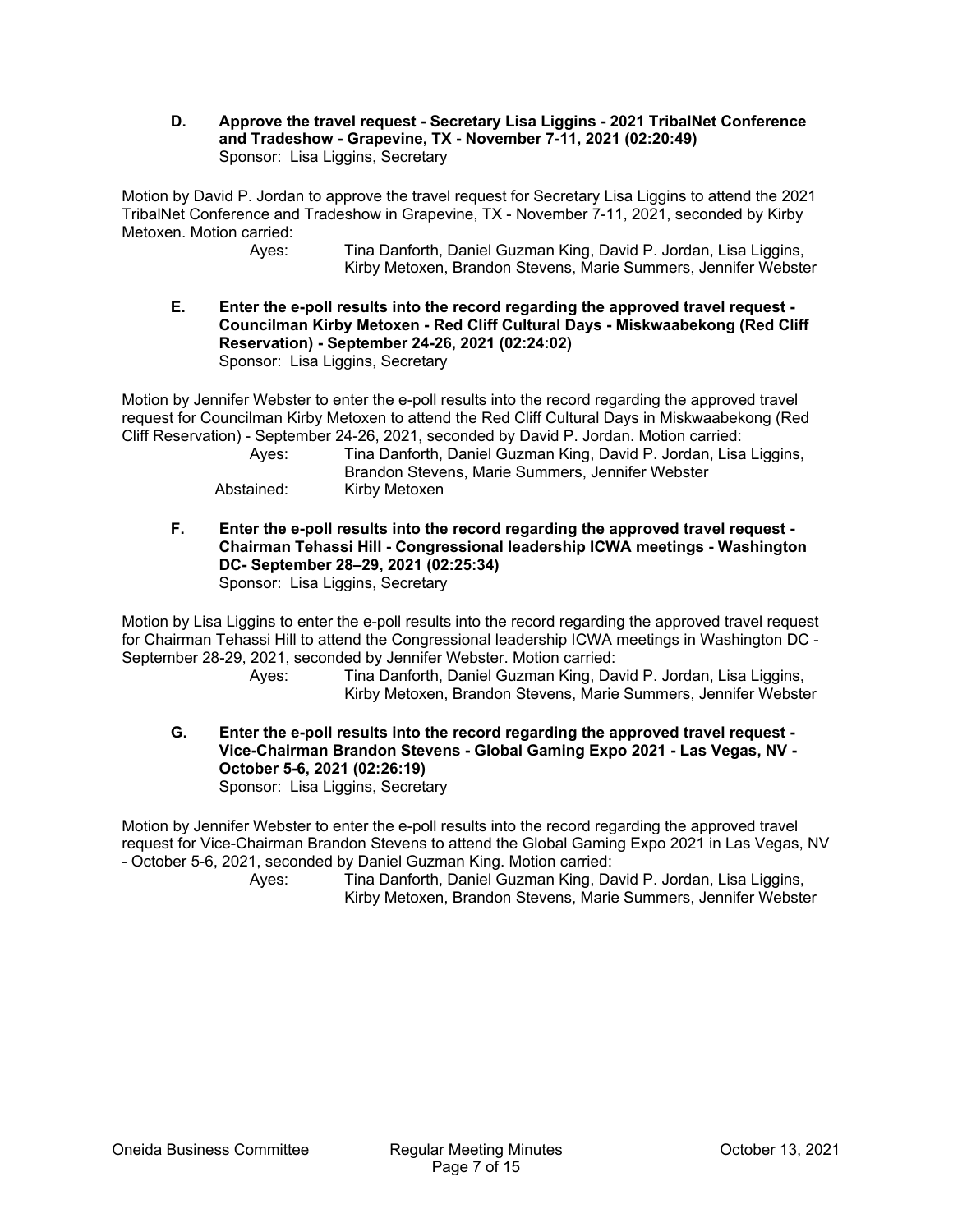# **XI. NEW BUSINESS**

**A. Approve three (3) actions regarding the Oneida Nation Food Sovereignty Strategic Plan (02:27:07)**  Sponsor: Daniel Guzman King, Councilman

*Vice-Chairman Brandon Stevens and Secretary Lisa Liggins left at 11:10 a.m.* 

*Secretary Lisa Liggins returned at 11:11 a.m.* 

Motion by Lisa Liggins to extend the public comment period for Nancy Barton for an additional three (3) minutes, seconded by Marie Summers. Motion carried:

| Ayes:        | Tina Danforth, Daniel Guzman King, David P. Jordan, Lisa Liggins, |
|--------------|-------------------------------------------------------------------|
|              | Kirby Metoxen, Marie Summers, Jennifer Webster                    |
| Not Present: | Brandon Stevens                                                   |

*Vice-Chairman Brandon Stevens returned at 11:15 a.m.* 

*Councilwoman Marie Summers left at 11:17 a.m.* 

*Councilwoman Marie Summers returned at 11:20 a.m.* 

*Chairman Tehassi Hill left at 11:26 a.m.; Vice-Chairman Brandon Stevens assumed the responsibilities of the Chair.* 

*Chairman Tehassi Hill returned at 11:29 a.m. and resumed the responsibilities of the Chair.* 

*Vice-Chairman Brandon Stevens left at 11:32 a.m.* 

*Councilman David P. Jordan left at 11:45 a.m.* 

*Vice-Chairman Brandon Stevens returned at 11:46 a.m.* 

Motion by Marie Summers to accept the Oneida Nation Food Sovereignty Strategic Plan and adopt resolution 10-13-21-D Support of Food Sovereignty and Food Sovereignty Policy, as provided in the handout, seconded by Lisa Liggins. Motion carried:

 Ayes: Tina Danforth, Daniel Guzman King, Lisa Liggins, Kirby Metoxen, Brandon Stevens, Marie Summers, Jennifer Webster Not Present: David P. Jordan

Motion by Lisa Liggins to adopt resolution 10-13-21-E Proclamation of the Rights of Nature, with one (1) correction to line 65 [change "our" to "out"], seconded by Marie Summers. Motion carried:

 Ayes: Tina Danforth, Daniel Guzman King, Lisa Liggins, Kirby Metoxen, Brandon Stevens, Marie Summers, Jennifer Webster Not Present: David P. Jordan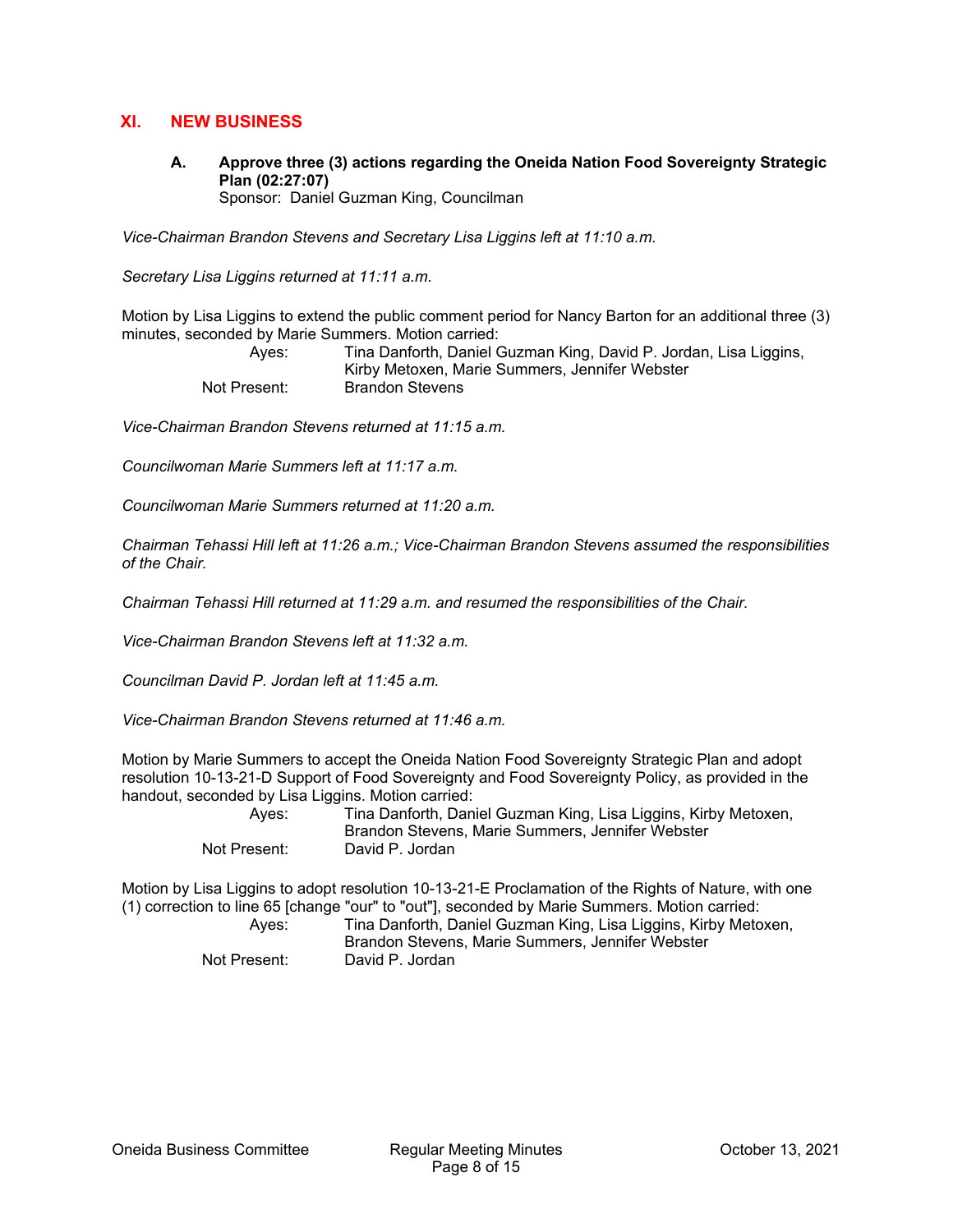Motion by Tina Danforth to provide a presentation to General Tribal Council regarding the strategic planning of Food Sovereignty and the intentions around the actions we took here today, seconded by Marie Summers. Motion carried:

| Ayes:        | Tina Danforth, Daniel Guzman King, Lisa Liggins, Kirby Metoxen, |
|--------------|-----------------------------------------------------------------|
|              | Brandon Stevens, Marie Summers, Jennifer Webster                |
| Not Present: | David P. Jordan                                                 |

Motion by Lisa Liggins to recess at 12:08 p.m. until 1:30 p.m., seconded by Marie Summers. Motion carried:

| Ayes:        | Tina Danforth, Daniel Guzman King, Lisa Liggins, Kirby Metoxen, |
|--------------|-----------------------------------------------------------------|
|              | Brandon Stevens, Marie Summers, Jennifer Webster                |
| Not Present: | David P. Jordan                                                 |

*Meeting called to order by Chairman Tehassi Hill at 1:35 p.m.* 

#### *Roll call for the record:*

*Present: Treasurer Tina Danforth; Councilman Daniel Guzman King; Chairman Tehassi Hill; Councilman David P. Jordan; Secretary Lisa Liggins; Councilman Kirby Metoxen; Vice-Chairman Brandon Stevens; Councilwoman Marie Summers; Councilwoman Jennifer Webster;* 

# **B. Review WisDOT Dual Language Sign Program information and determine next steps (03:36:57)**

Sponsor: Marie Summers, Councilwoman

Motion by Lisa Liggins to support the WisDOT Dual Language Sign Program and assign Councilwoman Marie Summers as the Business Committee designee on the project, seconded by Daniel Guzman King. Motion carried:

> Ayes: Tina Danforth, Daniel Guzman King, David P. Jordan, Lisa Liggins, Kirby Metoxen, Brandon Stevens, Marie Summers, Jennifer Webster

**C. Authorize the Chairman to sign the nomination letter for the USDA Equity Commission Advisory Committee (03:53:17)** 

Sponsor: Melinda J. Danforth, Director/Intergovernmental Affairs

Motion by Jennifer Webster to authorize the Chairman to sign the nomination letter for the USDA Equity Commission Advisory Committee, seconded by Brandon Stevens. Motion carried:

Tina Danforth, Daniel Guzman King, David P. Jordan, Lisa Liggins, Kirby Metoxen, Brandon Stevens, Marie Summers, Jennifer Webster

**D. Approve a limited waiver of sovereign immunity - Mind Garden Inc. terms of service agreement - file # 2021-0476 (03:53:58)**  Sponsor: Mark W. Powless, General Manager

Motion by Lisa Liggins to approve a limited waiver of sovereign immunity for the Mind Garden Inc. terms of service agreement - file # 2021-0476, seconded by David P. Jordan. Motion carried: Ayes: Tina Danforth, Daniel Guzman King, David P. Jordan, Lisa Liggins, Kirby Metoxen, Brandon Stevens, Marie Summers, Jennifer Webster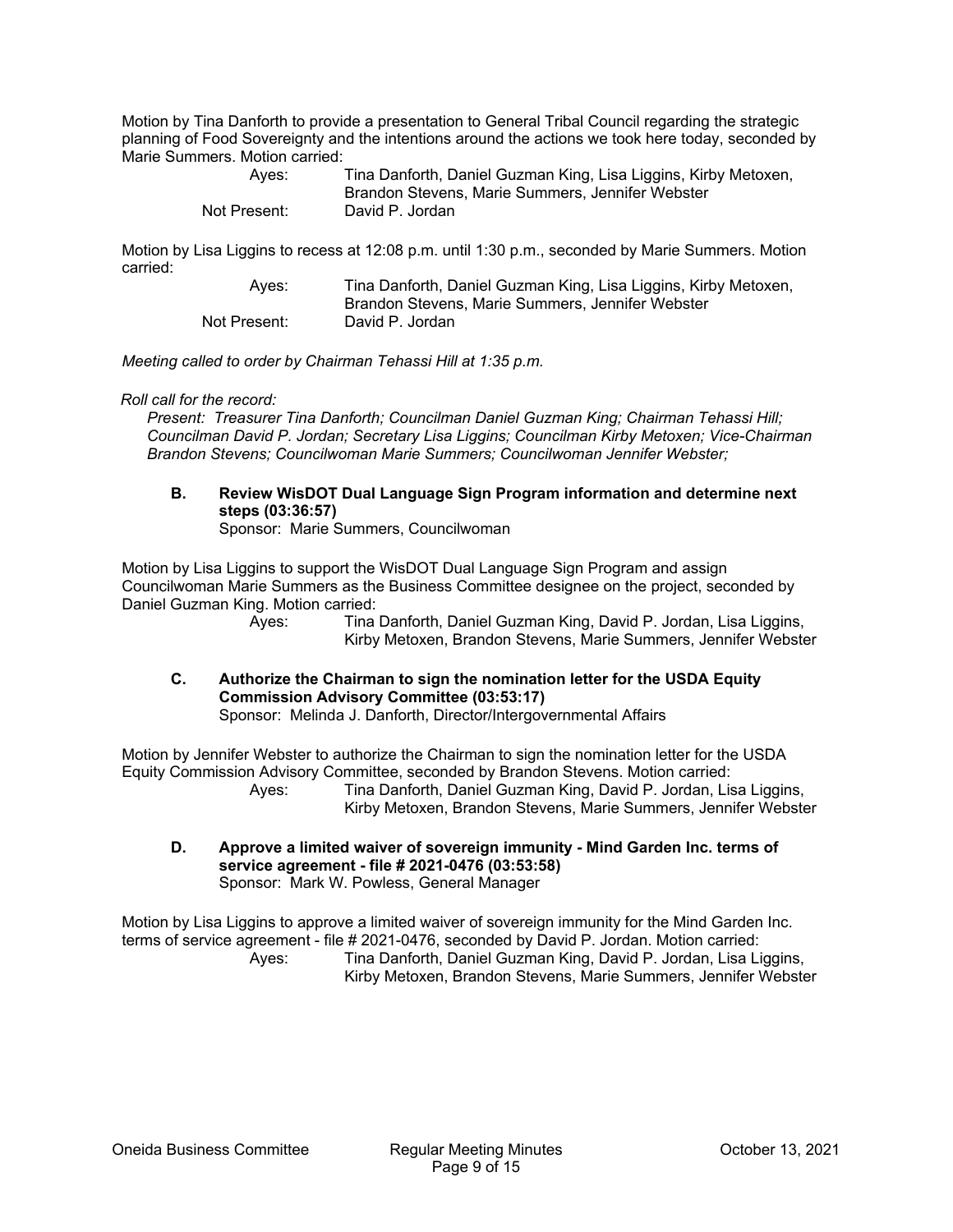**E. Research Request: Skenandore-Univ. of Wisconsin/Green Bay-The Journey of Learning to Be Oneida - Review recommendation and determine next steps (03:54:36)** 

Sponsor: Jo Anne House, Chief Counsel

Motion by Lisa Liggins to approve the research request from Artley Skenandore Jr. regarding The Journey of Learning to Be Oneida, consistent with resolution # BC-05-08-19-A, Research Requests: Review and Approval to Conduct, and, in accordance with: a. Resolve #2(3), Mr. Skenandore is required to submit the final draft research paper for review; b. Resolve #2(4), Mr. Skenandore is required to submit a copy of the published work and can request to present the research findings to the Oneida Business Committee; and c. Resolve #5, any further use of this research information is subject to authorization by the Oneida Business Committee, seconded by Jennifer Webster. Motion carried: Ayes: Tina Danforth, Daniel Guzman King, David P. Jordan, Lisa Liggins,

Kirby Metoxen, Brandon Stevens, Marie Summers, Jennifer Webster

**F. Approve the Oneida Business Committee Standard Operating Procedure (SOP) entitled Business Committee Vehicle Usage (03:57:34)**  Sponsor: Lisa Liggins, Secretary

Motion by Jennifer Webster to approve the Oneida Business Committee Standard Operating Procedure (SOP) entitled Business Committee Vehicle Usage, seconded by David P. Jordan. Motion carried:

> Ayes: Tina Danforth, Daniel Guzman King, David P. Jordan, Lisa Liggins, Kirby Metoxen, Brandon Stevens, Marie Summers, Jennifer Webster

**G. Approve three (3) actions related to the Oneida Golf Enterprise agent (03:59:39); (04:15:43)** 

Sponsor: Lisa Liggins, Secretary

Motion by Brandon Stevens to defer this item until after executive session, seconded by Jennifer Webster. Motion carried:

 Ayes: Tina Danforth, Daniel Guzman King, David P. Jordan, Lisa Liggins, Kirby Metoxen, Brandon Stevens, Marie Summers, Jennifer Webster

*Item XI.H. was addressed next.* 

Motion by Kirby Metoxen to approve the OGE Agent agreement, to appoint Justin Nishimoto as OGE Agent, effective October 27, 2021, and to direct the current OGE Agent, James Petitjean, to submit closeout report to Justin Nishimoto no later than October 27, 2021, seconded by Lisa Liggins. Motion carried:

 Ayes: Tina Danforth, Daniel Guzman King, Lisa Liggins, Kirby Metoxen, Brandon Stevens, Marie Summers, Jennifer Webster Not Present: David P. Jordan

*Item XIII.A.1. was addressed next.*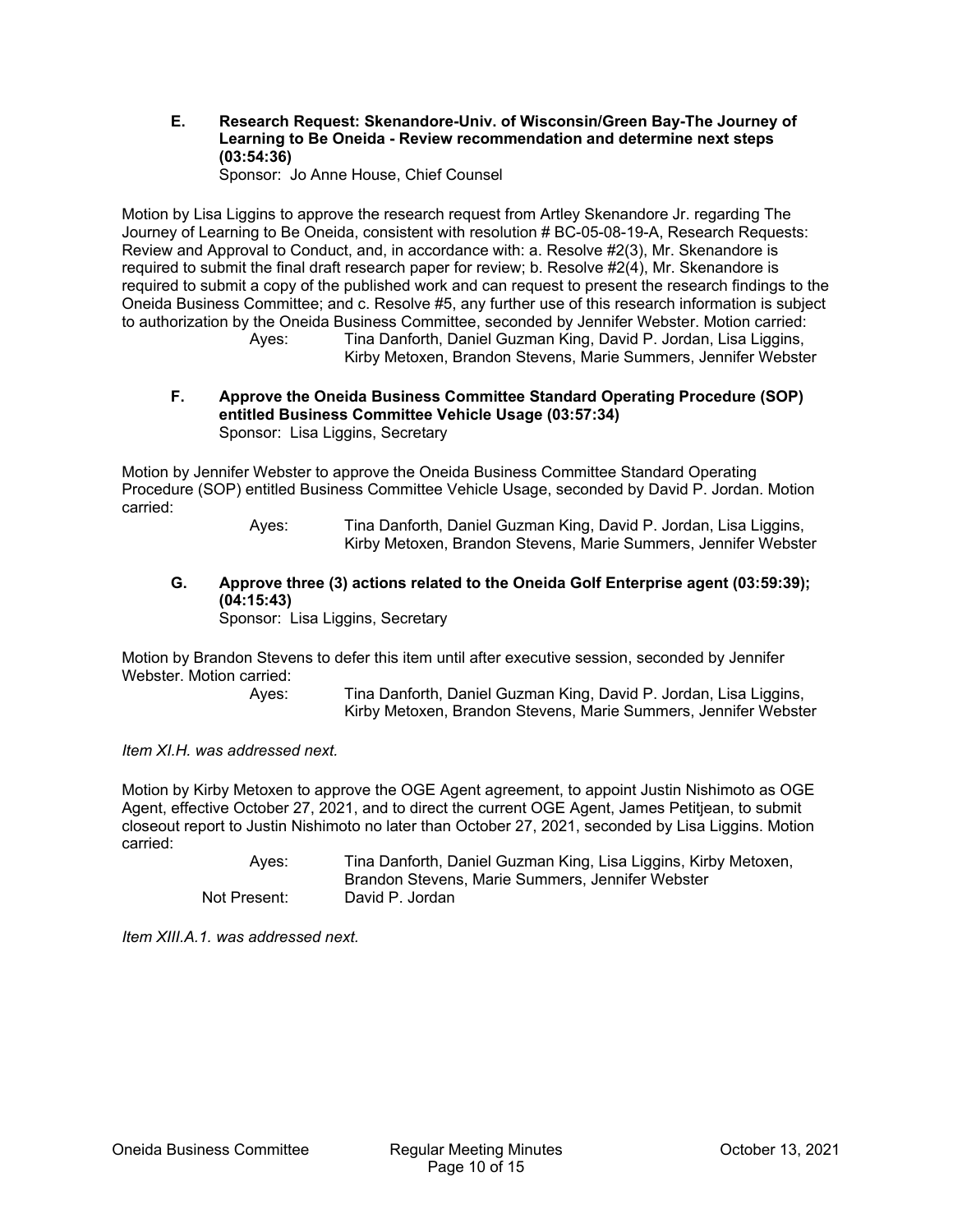**H. Approve three (3) actions regarding the Joint Food Distribution Program on Indian Reservations Self-Determination Demonstration Project (04:00:28)**  Sponsor: Melinda J. Danforth, Director/Intergovernmental Affairs

Motion by Lisa Liggins to approve the 2018 Joint Food Bill Food Distribution Program on Indian Reservations (FDPIR) Demonstration Project negotiation documents and authorize the Chairman to sign form SF-26 - file # 2021-0723, to approve and authorize the Chairman to sign the MOA between the Menominee Indian Tribe of Wisconsin and Oneida Nation regarding the 2018 Joint Farm Bill FDPIR Demonstration Project - file # 2021-0724, and to approve and authorize the Chairman to sign the sub-award contract between the Menominee Indian Tribe of Wisconsin and Oneida Nation regarding the 2018 Joint Farm Bill FDPIR Demonstration Project - file # 2021-0726, seconded by Jennifer Webster. Motion carried:

 Ayes: Tina Danforth, Daniel Guzman King, David P. Jordan, Lisa Liggins, Kirby Metoxen, Brandon Stevens, Marie Summers, Jennifer Webster

# **XII. GENERAL TRIBAL COUNCIL**

# **A. Schedule the 2022 annual General Tribal Council meeting and alternate date (04:10:02)**

Sponsor: Lisa Liggins, Secretary

Motion by Jennifer Webster to schedule the 2022 annual General Tribal Council meeting on the tentative date of January 9, 2022, and identify January 25, 2022, as the alternate date, and to schedule a special Business Committee meeting to approve the meeting materials, seconded by Marie Summers. Motion carried:

 Ayes: Tina Danforth, David P. Jordan, Lisa Liggins, Kirby Metoxen, Brandon Stevens, Marie Summers, Jennifer Webster Abstained: Daniel Guzman King

# **XIII. EXECUTIVE SESSION (04:14:21)**

Motion by David P. Jordan to go into executive session at 2:12 p.m., seconded by Brandon Stevens. Motion carried:

 Ayes: Tina Danforth, Daniel Guzman King, David P. Jordan, Lisa Liggins, Kirby Metoxen, Brandon Stevens, Marie Summers, Jennifer Webster

*Councilman David P. Jordan left at 4:41 p.m.* 

Motion by Daniel Guzman King to come out of executive session at 5:10 p.m., seconded by Brandon Stevens. Motion carried:

| Aves:        | Tina Danforth, Daniel Guzman King, Lisa Liggins, Kirby Metoxen, |
|--------------|-----------------------------------------------------------------|
|              | Brandon Stevens, Marie Summers, Jennifer Webster                |
| Not Present: | David P. Jordan                                                 |

*Item XI.G. was re-addressed next.*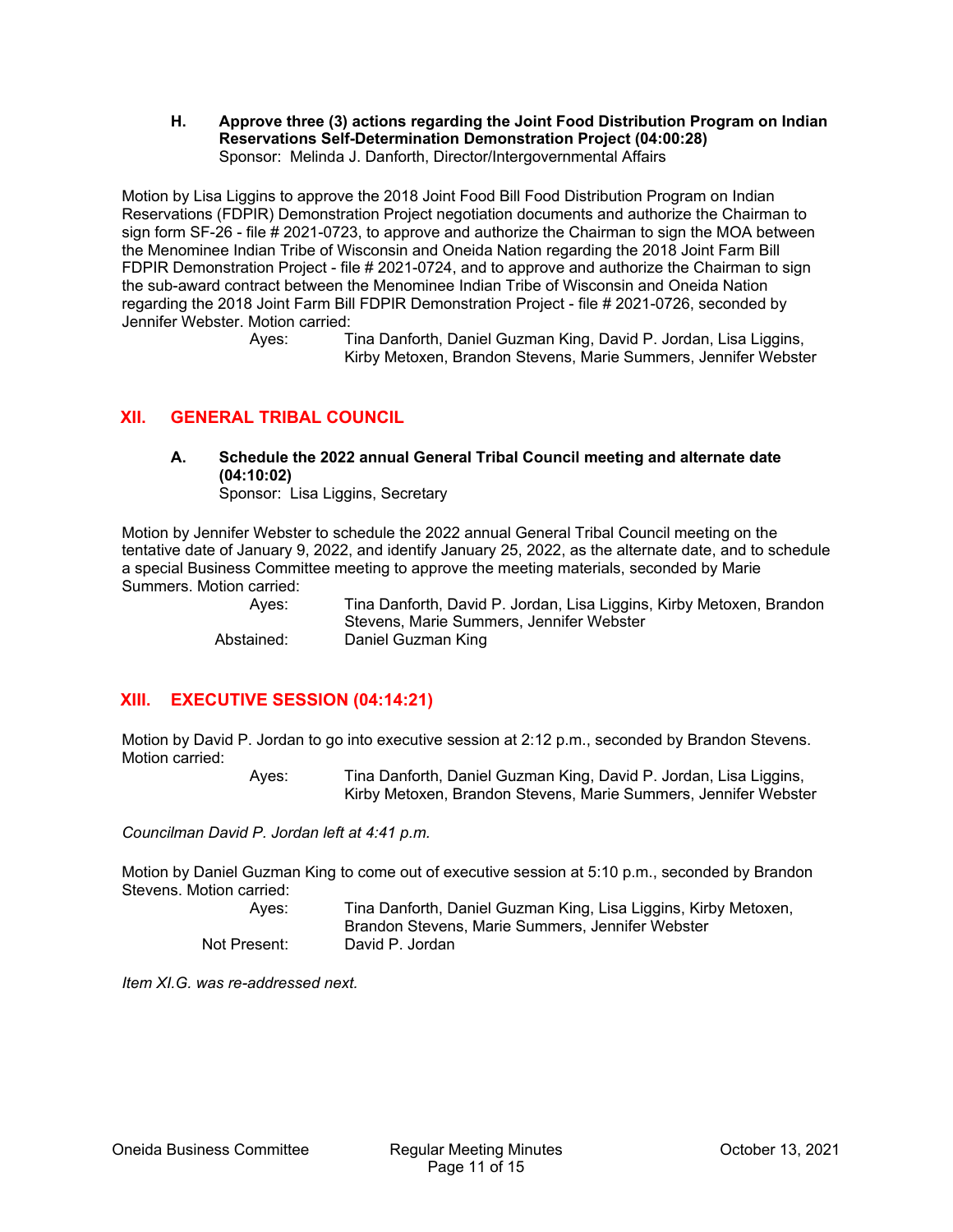### **A. REPORTS**

#### **1. Accept the Chief Financial Officer October 2021 report (04:17:10)**  Sponsor: Larry Barton, Chief Financial Officer

Motion by Lisa Liggins to accept the Chief Financial Officer October 2021 report, seconded by Jennifer Webster. Motion carried:

| Ayes:        | Tina Danforth, Daniel Guzman King, Lisa Liggins, Kirby Metoxen, |
|--------------|-----------------------------------------------------------------|
|              | Brandon Stevens, Marie Summers, Jennifer Webster                |
| Not Present: | David P. Jordan                                                 |

# **2. Accept the General Manager report (04:17:37)**

Sponsor: Mark W. Powless, General Manager

Motion by Lisa Liggins to accept the General Manager report, seconded by Jennifer Webster. Motion carried:

| Ayes:        | Tina Danforth, Daniel Guzman King, Lisa Liggins, Kirby Metoxen, |
|--------------|-----------------------------------------------------------------|
|              | Brandon Stevens, Marie Summers, Jennifer Webster                |
| Not Present: | David P. Jordan                                                 |

**3. Accept the Chief Counsel report (04:18:01)** 

Sponsor: Jo Anne House, Chief Counsel

Motion by Lisa Liggins to accept the Chief Counsel report and to approve filing a lawsuit against McKinsey and Company, Inc., for its role in promoting the sale of opioids, seconded by Jennifer Webster. Motion carried:

 Ayes: Tina Danforth, Daniel Guzman King, Lisa Liggins, Kirby Metoxen, Brandon Stevens, Marie Summers, Jennifer Webster Not Present: David P. Jordan

### **B. AUDIT COMMITTEE**

**1. Accept the July 15, 2021, regular Audit Committee meeting minutes (04:18:24)**  Sponsor: David P. Jordan, Councilman

Motion by Lisa Liggins to accept the July 15, 2021, regular Audit Committee meeting minutes, seconded by Jennifer Webster. Motion carried:

 Ayes: Tina Danforth, Daniel Guzman King, Lisa Liggins, Kirby Metoxen, Brandon Stevens, Marie Summers, Jennifer Webster Not Present: David P. Jordan

Oneida Business Committee Regular Meeting Minutes October 13, 2021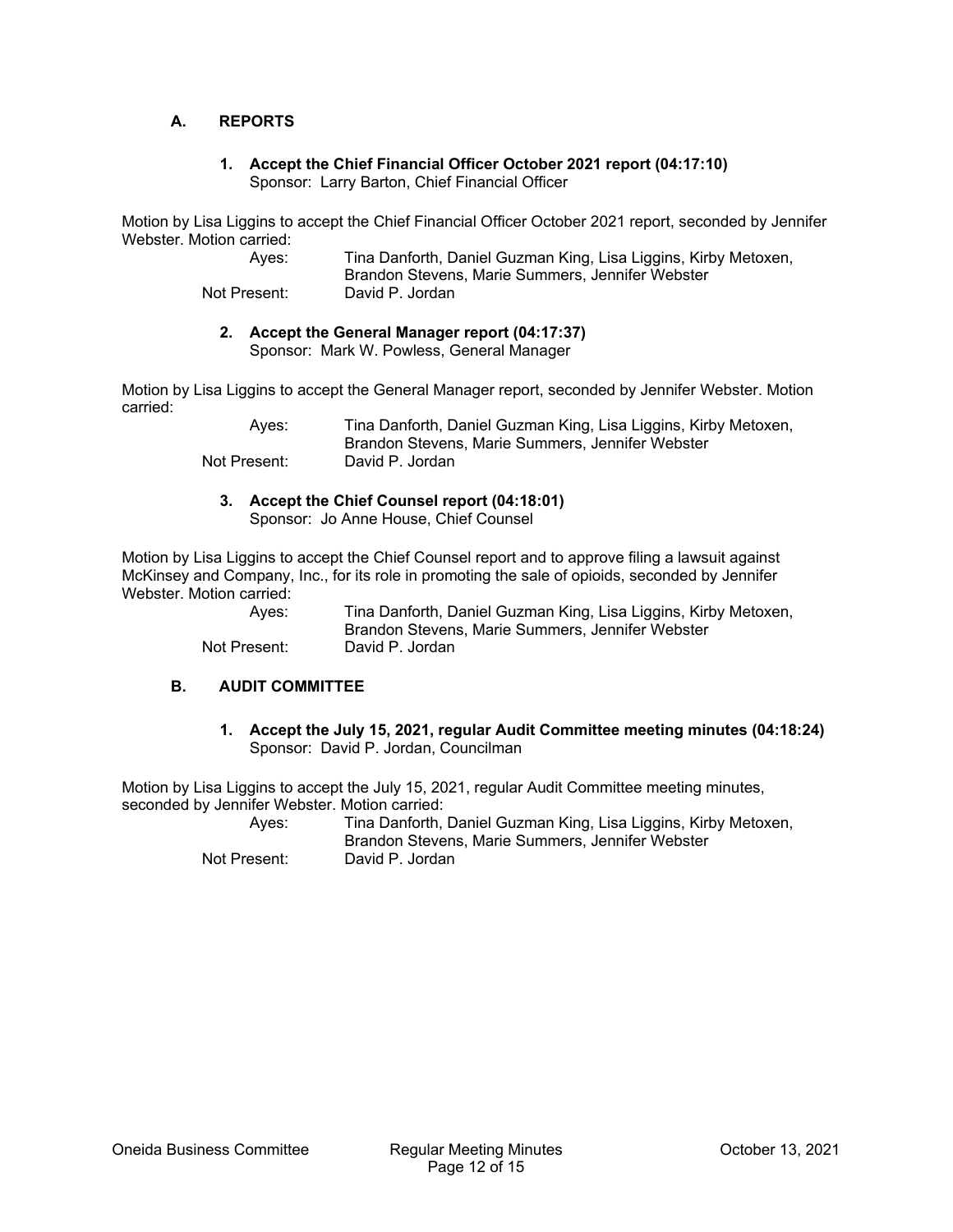**2. Accept the Information Technology compliance audit and lift the confidentiality requirement (04:18:44)** 

Sponsor: David P. Jordan, Councilman

Motion by Lisa Liggins to accept the Information Technology compliance audit and lift the confidentiality requirement, seconded by Jennifer Webster. Motion carried:

| Ayes:        | Tina Danforth, Daniel Guzman King, Lisa Liggins, Kirby Metoxen,<br>Brandon Stevens, Marie Summers, Jennifer Webster |
|--------------|---------------------------------------------------------------------------------------------------------------------|
| Not Present: | David P. Jordan                                                                                                     |

## **C. UNFINISHED BUSINESS**

**1. Review draft Purchasing Policies & Procedures Addendum (04:19:10)**  Sponsor: Larry Barton, Chief Financial Officer

Motion by Lisa Liggins to accept the draft Purchasing Policies & Procedures Addendum as information, seconded by Jennifer Webster. Motion carried:

| Ayes:        | Tina Danforth, Daniel Guzman King, Lisa Liggins, Kirby Metoxen,<br>Brandon Stevens, Marie Summers, Jennifer Webster |
|--------------|---------------------------------------------------------------------------------------------------------------------|
| Not Present: | David P. Jordan                                                                                                     |

### **D. NEW BUSINESS**

**1. Accept the October 2021 Sports Wagering implementation update (04:19:31)**  Sponsor: Louise Cornelius, Gaming General Manager

Motion by Lisa Liggins to accept the October 2021 Sports Wagering implementation update, seconded by Brandon Stevens. Motion carried:

| Ayes:        | Tina Danforth, Daniel Guzman King, Lisa Liggins, Kirby Metoxen, |
|--------------|-----------------------------------------------------------------|
|              | Brandon Stevens, Marie Summers, Jennifer Webster                |
| Not Present: | David P. Jordan                                                 |

### **2. Accept compensation study update (04:19:51)**

Sponsor: Todd VanDen Heuvel, Executive HR Director

Motion by Lisa Liggins to accept compensation study update as information, seconded by Jennifer Webster. Motion carried:

| Ayes:        | Tina Danforth, Daniel Guzman King, Lisa Liggins, Kirby Metoxen, |
|--------------|-----------------------------------------------------------------|
|              | Brandon Stevens, Marie Summers, Jennifer Webster                |
| Not Present: | David P. Jordan                                                 |

**3. Accept the Human Resources Area Manager closeout report as information (04:20:13)** 

Sponsor: Jessica Vandekamp, Employee Relations Representative

Motion by Lisa Liggins to accept the Human Resources Area Manager closeout report as information, seconded by Jennifer Webster. Motion carried:

| Ayes:        | Tina Danforth, Daniel Guzman King, Lisa Liggins, Kirby Metoxen, |
|--------------|-----------------------------------------------------------------|
|              | Brandon Stevens, Marie Summers, Jennifer Webster                |
| Not Present: | David P. Jordan                                                 |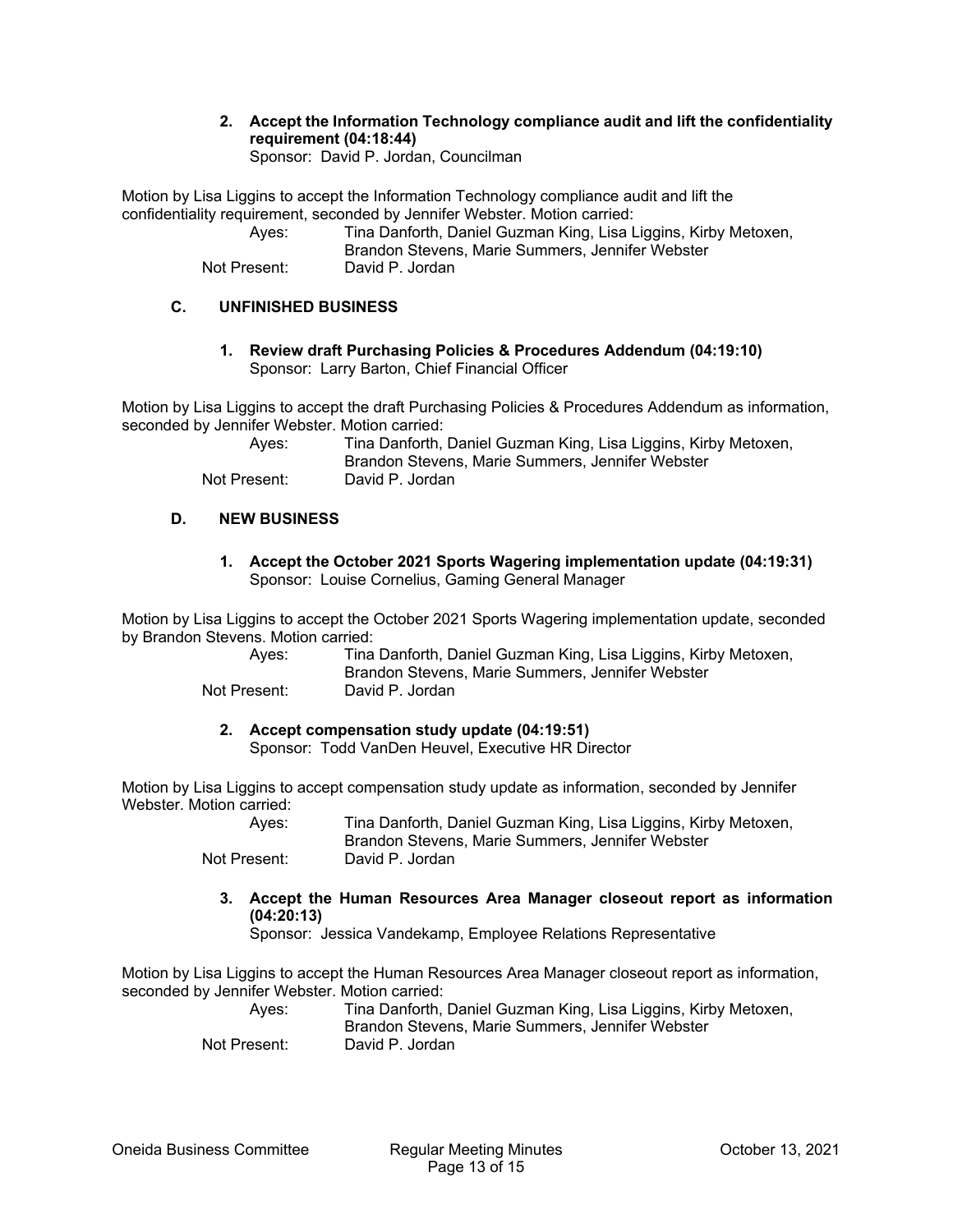#### **4. Approve a limited waiver of sovereign immunity - Riesterer & Schnell Inc-John Deere Financial Lease Agreement - file # 2021-0687 (04:20:32)**  Sponsor: Mark W. Powless, General Manager

Motion by Lisa Liggins to approve a limited waiver of sovereign immunity for the Riesterer & Schnell Inc-John Deere Financial Lease agreement - file # 2021-0687, seconded by Jennifer Webster. Motion carried:

 Ayes: Tina Danforth, Daniel Guzman King, Lisa Liggins, Kirby Metoxen, Brandon Stevens, Marie Summers, Jennifer Webster Not Present: David P. Jordan

- - **5. Consider a negotiation for DR18 employment contract file # 2021-0241 (04:20:59)**

Sponsor: Jessica Vandekamp, Employee Relations Representative

Motion by Lisa Liggins to approve amendment #2 to DR18 employment contract - file # 2021-0241, seconded by Marie Summers. Motion carried:

| Aves:        | Tina Danforth, Daniel Guzman King, Lisa Liggins, Kirby Metoxen,<br>Brandon Stevens, Marie Summers, Jennifer Webster |
|--------------|---------------------------------------------------------------------------------------------------------------------|
| Not Present: | David P. Jordan                                                                                                     |

**6. Approve the addendum A for DR09 employment contract - file # 2021-0563 (04:21:30)** 

Sponsor: Jessica Vandekamp, Employee Relations Representative

Motion by Lisa Liggins to approve the addendum A for DR09 employment contract - file # 2021-0563, seconded by Jennifer Webster. Motion carried:

| Ayes:        | Tina Danforth, Daniel Guzman King, Lisa Liggins, Kirby Metoxen,<br>Brandon Stevens, Marie Summers, Jennifer Webster |
|--------------|---------------------------------------------------------------------------------------------------------------------|
| Not Present: | David P. Jordan                                                                                                     |

**7. Complaint # 2021-DR14-02 - Review and determine next steps (04:21:53)**  Sponsor: Jessica Vandekamp, Employee Relations Representative

Motion by Lisa Liggins to determine that complaint # 2021-DR14-02 does not have merit and to accept it as community concern # 2021-CC-05 and forward to the General Manager, seconded by Marie Summers. Motion carried:

| Ayes:        | Tina Danforth, Daniel Guzman King, Lisa Liggins, Kirby Metoxen, |
|--------------|-----------------------------------------------------------------|
|              | Brandon Stevens, Marie Summers, Jennifer Webster                |
| Not Present: | David P. Jordan                                                 |

**8. Enter the e-poll results into the record regarding the approved attorney contract - Husch Blackwell LLP - file # 2021-0713 (04:22:36)**  Sponsor: Lisa Liggins, Secretary

Motion by Lisa Liggins to enter the e-poll results into the record regarding the approved attorney contract - Husch Blackwell LLP - file # 2021-0713, seconded by Jennifer Webster. Motion carried: Ayes: Daniel Guzman King, Lisa Liggins, Kirby Metoxen, Brandon Stevens, Marie Summers, Jennifer Webster Abstained: Tina Danforth Not Present: David P. Jordan